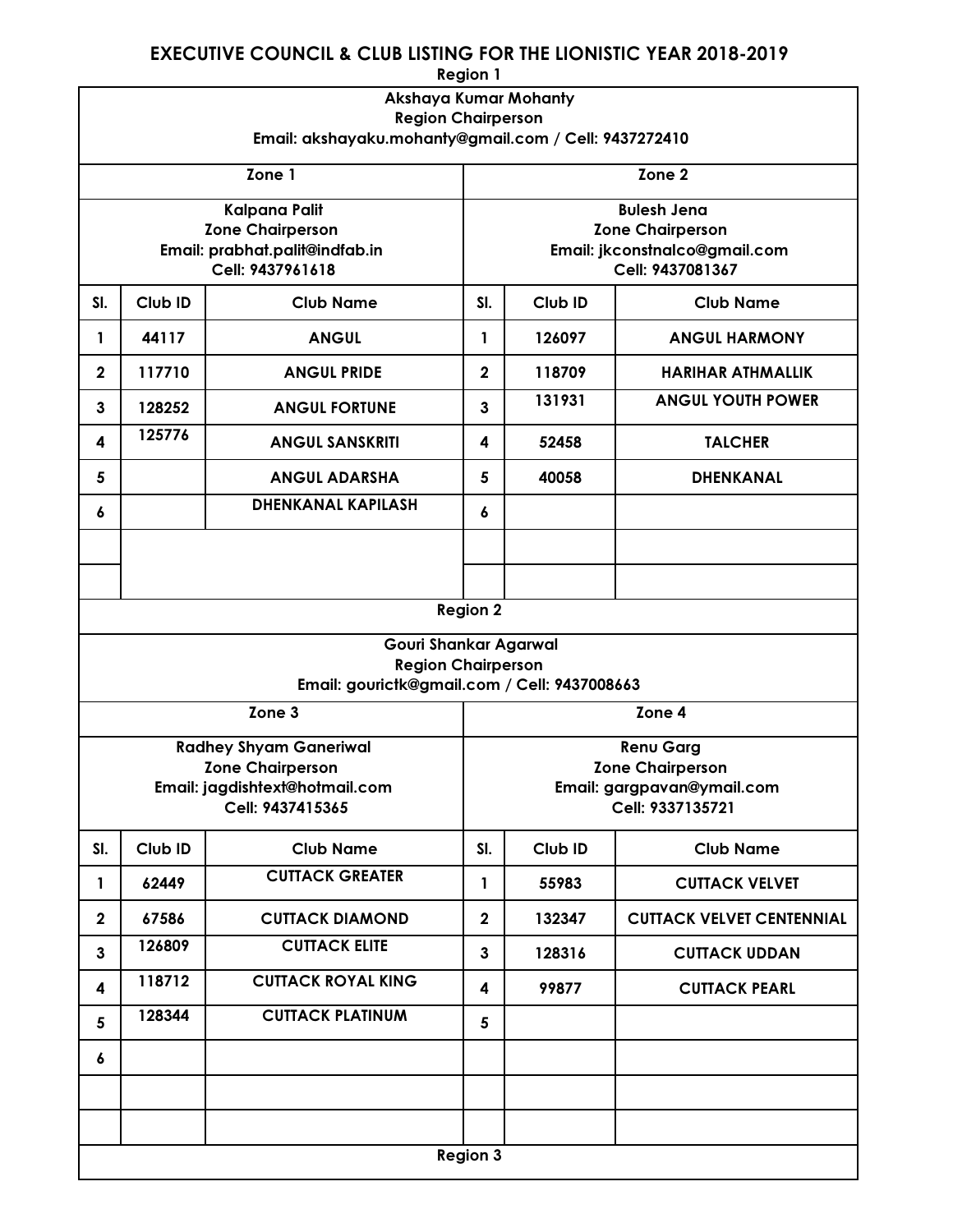| <b>Bigyan Bhusan Mohanty</b><br><b>Region Chairperson</b><br>Email: bijnyan@gmail.com / Cell: 9437649882 |         |                         |                                                                                                         |         |                               |  |
|----------------------------------------------------------------------------------------------------------|---------|-------------------------|---------------------------------------------------------------------------------------------------------|---------|-------------------------------|--|
| Zone 5                                                                                                   |         |                         | Zone 6                                                                                                  |         |                               |  |
| <b>Rinky Agarwal</b><br><b>Zone Chairperson</b><br>Email: rinkychanani@gmail.com<br>Cell: 9337113040     |         |                         | Satyajit Mohapatra<br><b>Zone Chairperson</b><br>Email: lionsatyajit@rediffmail.com<br>Cell: 9438015925 |         |                               |  |
| SI.                                                                                                      | Club ID | <b>Club Name</b>        | SI.                                                                                                     | Club ID | <b>Club Name</b>              |  |
| 1                                                                                                        | 128239  | <b>CUTTACK PETALS</b>   |                                                                                                         | 29682   | <b>CUTTACK</b>                |  |
| $\mathbf{2}$                                                                                             | 124483  | <b>CUTTACK PRIDE</b>    | $\mathbf{2}$                                                                                            | 131853  | <b>CUTTACK CDA</b>            |  |
| 3                                                                                                        | 66696   | <b>CUTTACK MAHANADI</b> | 3                                                                                                       | 106619  | <b>CUTTACK MAHANAGAR GOLD</b> |  |
| 4                                                                                                        | 58425   | <b>CUTTACK BARABATI</b> | 4                                                                                                       | 131845  | <b>CUTTACK NEW CENTURY</b>    |  |
| 5                                                                                                        |         |                         | 5                                                                                                       |         | <b>KENDRAPARA</b>             |  |
| 6                                                                                                        |         |                         | 6                                                                                                       |         |                               |  |

| <b>Region 4</b>                                                                                  |         |                               |              |                                                                                                            |                              |  |
|--------------------------------------------------------------------------------------------------|---------|-------------------------------|--------------|------------------------------------------------------------------------------------------------------------|------------------------------|--|
| Rajesh Jain<br><b>Region Chairperson</b><br>Email: rajesh.autolubes@gmail.com / Cell: 9238315515 |         |                               |              |                                                                                                            |                              |  |
| Zone 7                                                                                           |         |                               |              | Zone 8                                                                                                     |                              |  |
| Hrudananda Mishra<br><b>Zone Chairperson</b><br>Email: kunamisra90@gmail.com<br>Cell: 9937622590 |         |                               |              | <b>Alok Kumar Das</b><br><b>Zone Chairperson</b><br>Email: das.alokkumar2009@gmail.com<br>Cell: 9337262878 |                              |  |
| SI.                                                                                              | Club ID | <b>Club Name</b>              | SI.          | Club ID                                                                                                    | <b>Club Name</b>             |  |
| 1                                                                                                | 103660  | <b>JAJPUR ROAD</b>            | 1            | 53278                                                                                                      | PARADEEP-16                  |  |
| $\mathbf{2}$                                                                                     | 102639  | <b>KALINGA NAGAR</b>          | $\mathbf{2}$ | 116202                                                                                                     | <b>PARADEEP GOLD-5</b>       |  |
| 3                                                                                                | 126320  | <b>KUAKHIA</b>                | 3            | 121024                                                                                                     | <b>KENDRAPADA NILACHAKRA</b> |  |
| 4                                                                                                | 128275  | <b>JAJPUR ROAD STEEL CITY</b> | 4            | 128455                                                                                                     | <b>CUTTACK ACTIVE</b>        |  |
| 5                                                                                                | 120845  | <b>CHANDIKHOLE</b>            | 5            | 108739                                                                                                     | <b>CUTTACK ROYALS</b>        |  |
| 6                                                                                                |         | <b>BHUBAN</b>                 | 6            |                                                                                                            | <b>CHANDOL YOUTH</b>         |  |